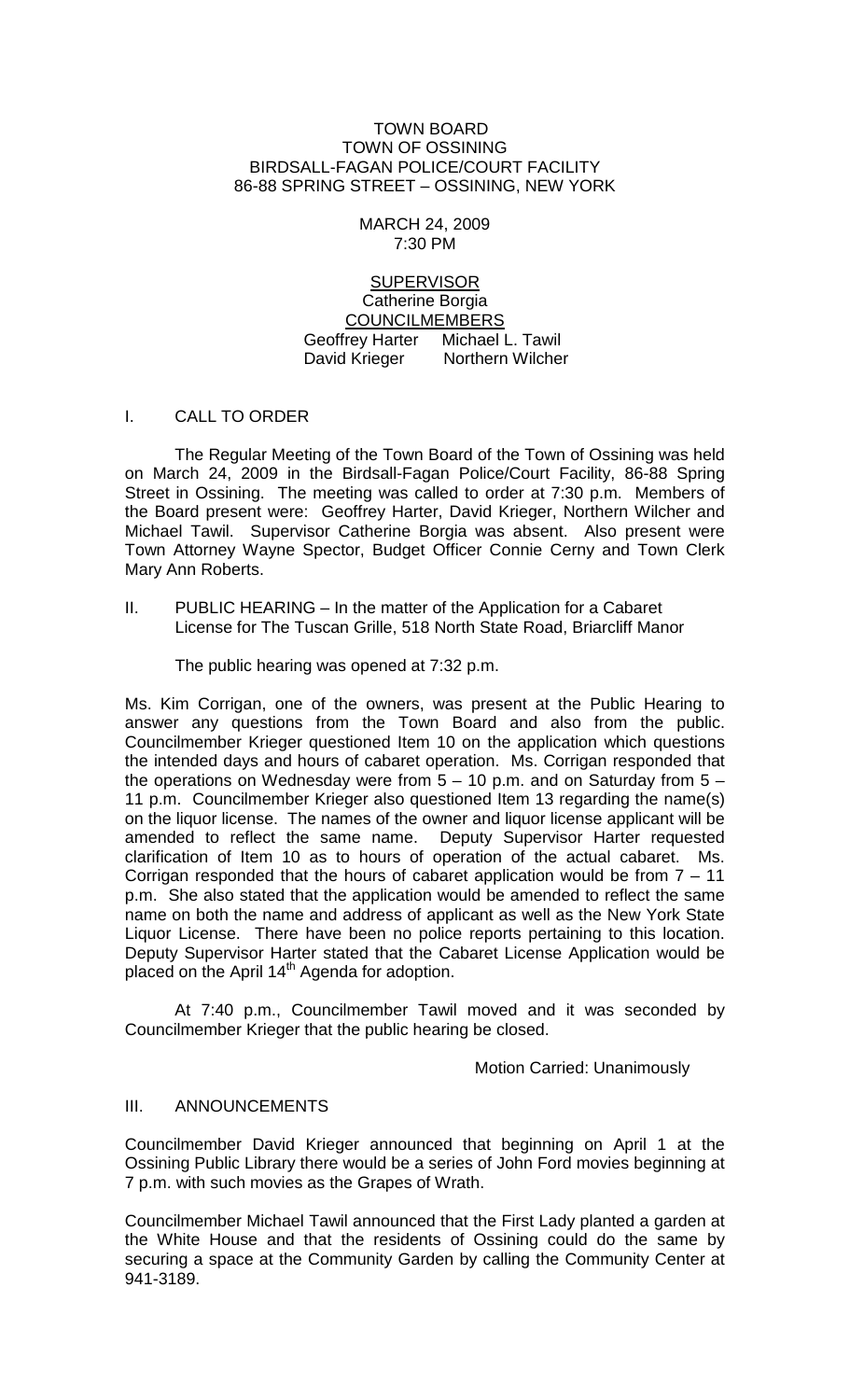# IV. PUBLIC COMMENT ON AGENDA ITEMS

Mindy Lemarr, Haymont Terrace, questioned Resolution H (Retainer Agreement – Extension – DelBello Donnellan Weingarten Wise & Wiederkehr, LLP) and how his steering Town business to his law firm is not a conflict of interest. Deputy Supervisor Harter responded that it was not Tom Beirne's responsibility to steer business anywhere. This is the responsibility of the Town Supervisor and/or the Town Board. Ms. Lemarr also stated that he had requested a copy of letter from Mr. Beirne and was told that she would have to wait an additional five days. Town Attorney Spector responded that the nature of the retainer is to address certain certioraris. Former Town Attorney Beirne is not financially benefiting from this retainer. He is not an equity partner in this firm. There are presently six to eight pending tax matters. Ms. Lemarr further stated that this law firm which includes Mr. Beirne also represents the Jewel of Asia and leads to the question of what confidence do residents have. Deputy Supervisor Harter stated that any matters before the Zoning Board or the Town Board relative to the Jewel of Asia were not handled by Mr. Beirne. He recused himself. Town Attorney Spector stated that Mr. Beirne has no contact or influence over the Zoning Board of Appeals. Deputy Supervisor Harter stated that spoke to Supervisor Borgia regarding the FOILS. Town Attorney Spector stated the reason for the delay in responding to this FOIL request is the ability to retrieve boxes of files and also a storage issue.

Linda M. Caruso, Village resident, questioned Resolution E (Amending Date of Hire – Deputy Town Attorney for Prosecutions) particularly the reason that the Town and Village Prosecutors could take people out in the hallway for a plea deal for up to 50% of the fine. Isn't it supposed to be in open court and if not, why not? Deputy Supervisor Harter stated that he was unfamiliar with the Court procedures. Town Attorney Spector responded that the judiciary is a separate branch and the court is run as they see fit. Judges make decisions in accordance with the law. Councilmember Tawil further stated that she was correct that these things should be done in open court, however, there are times that a court conference will take place for the smooth operation of the court. Deputy Supervisor Harter stated that he would confer this information to the Town Justices as well as to Deputy Town Attorney for Prosecution Tanksley.

Peter Tripodi, Quail Hollow Road, made an announcement that Dan Hofer of Troop 49 is sprucing up Sparta Cemetery as he is working on an Eagle Scout Project and is looking for volunteers to repair a wall. Councilmember Wilcher stated that he has seen these individuals working at the cemetery and said that the Eagle Scout was doing a good job.

# V. BOARD RESOLUTIONS

### A. Approval of Minutes – March 10, 2009

Councilmember Tawil moved and it was seconded by Councilmember Wilcher that the following be approved:

Resolved, that the Town Board of the Town of Ossining hereby approves the Minutes of the March 10, 2009 Regular Meeting as presented.

## Motion Carried: Unanimously

# B. Approval of Voucher Detail Report

Councilmember Krieger moved and it was seconded by Councilmember Wilcher that the following be approved: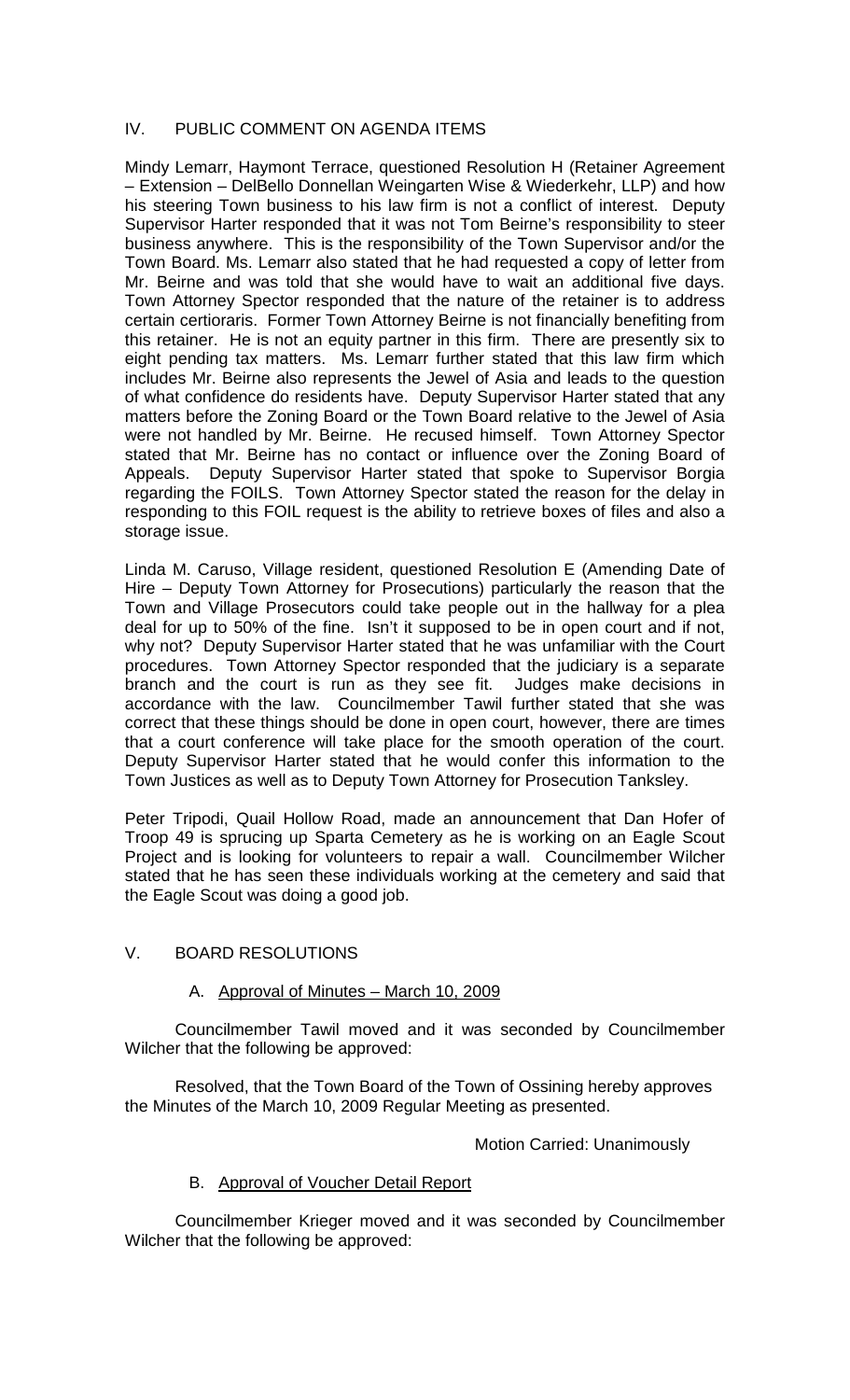Resolved, that the Town Board of the Town of Ossining hereby approves the Voucher Detail Report dated March 24, 2009 in the amount of \$225,019.00.

Motion Carried: Unanimously

#### C. Finance – Budget Adjustments

Councilmember Krieger moved and it was seconded by Councilmember Tawil that the following resolution be approved:

Resolved, that the Town Board of the Town of Ossining hereby authorizes the following Budget Adjustments to be made to the 2008 Budget:

| To:          |                           |         | From:   |              |                           |
|--------------|---------------------------|---------|---------|--------------|---------------------------|
| Account      |                           |         |         | Account      |                           |
| Number       | Description               | Amount  | Amount  | Number       | Description               |
|              |                           |         |         |              |                           |
| 010.1110.101 | <b>Personnel Services</b> | 1.00    | 1.00    | 010.1110.105 | Overtime                  |
| 010.1110.109 | Sick Incentive            | 500.00  | 400.00  | 010.1110.106 | Longevity                 |
|              |                           |         | 100.00  | 010.1110.105 | Overtime                  |
|              |                           |         |         |              | Personnel                 |
| 010.1110.201 | Equipment                 | 137.37  | 137.37  | 010.1010.101 | Services<br>Personnel     |
| 010.1110.401 | <b>Supplies</b>           | 601.83  | 233.35  | 010.1010.101 | Services                  |
|              |                           |         | 75.66   | 010.1010.405 | Conferences               |
|              |                           |         | 292.82  | 010.1110.405 | Conferences               |
| 010.1110.408 | <b>Books</b>              | 1062.35 | 21.45   | 010.1110.405 | Conferences               |
|              |                           |         | 50.00   | 010.1110.404 | Mileage                   |
|              |                           |         | 210.00  | 010.1110.416 | Uniforms                  |
|              |                           |         | 780.90  | 010.1110.110 | Part Time                 |
| 010.1110.414 | Contractual-Steno         | 1097.17 | 1097.17 | 010.1110.110 | Part Time                 |
| 010.1110.419 | Maint/Repair              | 436.91  | 433.33  | 010.1110.110 | Part Time                 |
|              |                           |         | 3.58    | 010.1110.424 | Consultant                |
| 010.1110.438 | Miscellaneous             | 409.00  | 270.73  | 010.1110.424 | Consultant                |
|              |                           |         | 43.46   | 010.1110.436 | Postage                   |
|              |                           |         | 91.47   | 010.1110.105 | Overtime                  |
|              |                           |         | 3.34    | 010.1220.201 | Equipment                 |
| 010.1110.455 | Constables                | 1283.60 | 1283.60 | 010.1110.110 | Part Time                 |
|              |                           |         |         |              |                           |
| 010.1220.101 | <b>Personnel Services</b> | 593.26  | 345.58  | 010.1220.201 | Equipment                 |
|              |                           |         | 247.68  | 010.1220.404 | Mileage                   |
| 010.1220.110 | Part Time                 | 1096.75 | 68.57   | 010.1220.404 | Mileage                   |
|              |                           |         | 488.00  | 010.1220.417 | Education                 |
|              |                           |         | 70.20   | 010.1220.406 | Telephone                 |
|              |                           |         | 469.98  | 010.1355.105 | Overtime                  |
|              |                           |         |         |              |                           |
| 010.1220.401 | <b>Supplies</b>           | 175.27  | 175.27  | 010.1355.105 | Overtime                  |
|              |                           |         |         |              |                           |
| 010.1220.405 | Conference                | 22.05   | 22.05   | 010.1355.105 | Overtime                  |
|              |                           |         |         |              |                           |
| 010.1330.101 | <b>Personnel Services</b> | 2285.06 | 1897.20 | 010.1330.201 | Equipment                 |
|              |                           |         | 91.85   | 010.1330.110 | Part Time                 |
|              |                           |         | 296.01  | 010.1330.401 | Supplies                  |
| 010.1330.105 | Overtime                  | 173.09  | 10.56   | 010.1330.401 | Supplies                  |
|              |                           |         | 162.53  | 010.1330.405 | Conference                |
| 010.1330.402 | Printing                  | 744.39  | 139.47  | 010.1330.405 | Conference                |
|              |                           |         | 187.00  | 010.1330.419 | Maint/Repair              |
|              |                           |         | 417.92  | 010.1330.497 | <b>Internet Site Fees</b> |
| 010.1330.404 | Mileage                   | 88.65   | 88.65   | 010.1330.497 | <b>Internet Site Fees</b> |
| 010.1330.417 | Education                 | 94.42   | 32.58   | 010.1330.497 | <b>Internet Site Fees</b> |
|              |                           |         | 61.84   | 010.1330.436 | Postage                   |
| 010.1330.424 | Comp.Consultant           | 149.07  | 24.59   | 010.1330.436 | Postage                   |
|              |                           |         | 124.48  | 010.1355.105 | Overtime                  |
|              |                           |         |         |              |                           |
| 010.1355.101 | <b>Personnel Services</b> | 1.00    | 1.00    | 010.1355.105 | Overtime                  |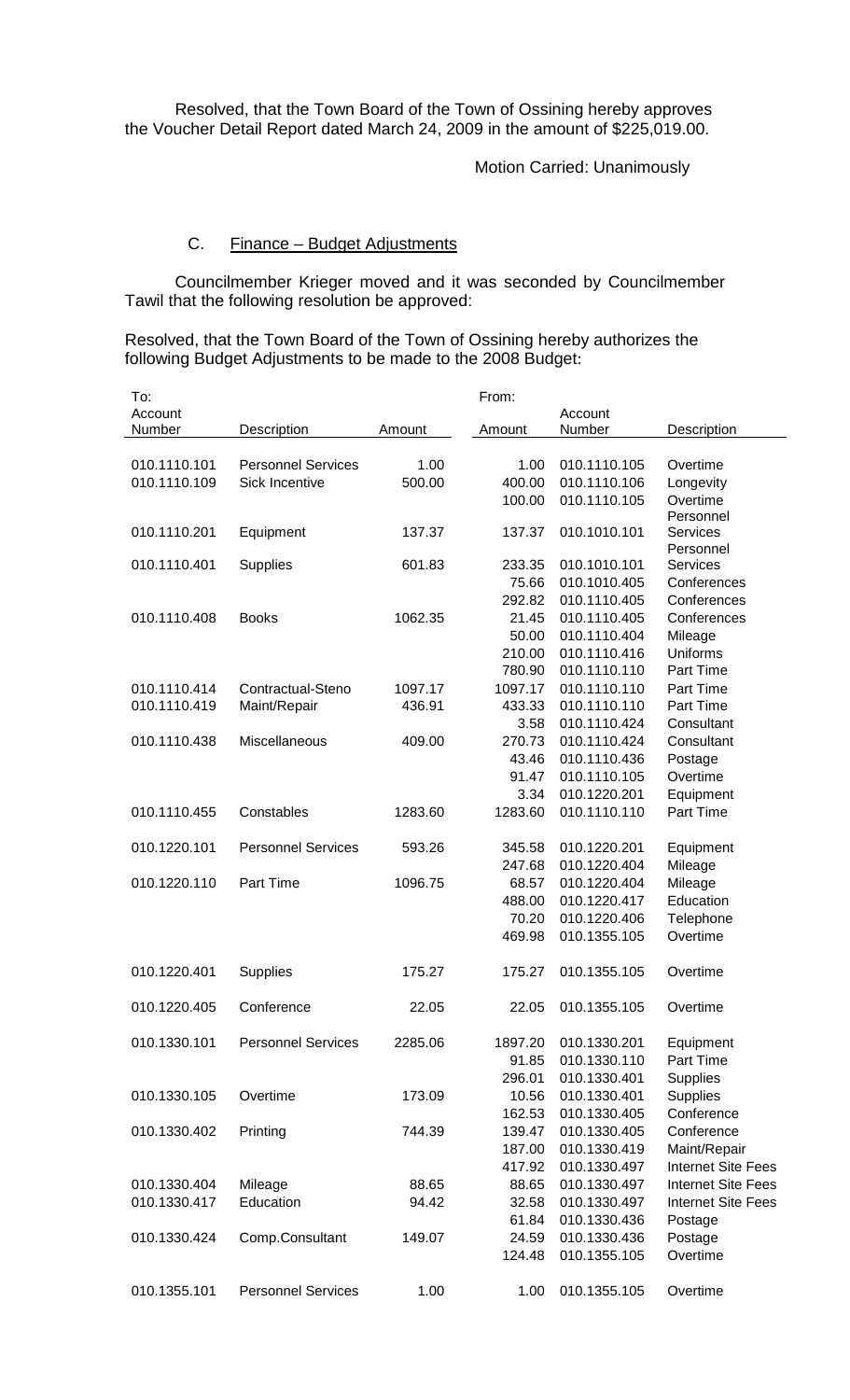| 010.1355.201 | Equipment                 | 959.17   | 959.17   | 010.1355.105 | Overtime                    |
|--------------|---------------------------|----------|----------|--------------|-----------------------------|
| 010.1355.406 | Telephone                 | 26.59    | 26.59    | 010.1355.105 | Overtime                    |
| 010.1355.411 | Gasoline                  | 175.47   | 175.47   | 010.1355.105 | Overtime                    |
| 010.1355.458 | <b>Tax Maps</b>           | 500.00   | 500.00   | 010.1355.105 | Overtime                    |
|              |                           |          |          |              |                             |
| 010.1410.101 | <b>Personnel Services</b> | 1799.74  | 1647.46  | 010.1410.110 | Part Time                   |
|              |                           |          | 152.28   | 010.1410.105 | Overtime                    |
| 010.1410.401 | <b>Supplies</b>           | 1077.92  | 272.10   | 010.1410.105 | Overtime                    |
|              |                           |          | 150.00   | 010.1410.404 | Mileage                     |
|              |                           |          | 50.00    | 010.1410.408 | <b>Books</b>                |
|              |                           |          | 45.00    | 010.1410.428 | Dues                        |
|              |                           |          |          |              | Records                     |
|              |                           |          | 500.00   | 010.1410.477 | Managmt                     |
|              |                           |          | 60.82    | 010.1410.402 | Printing                    |
| 010.1410.405 | Conference                | 98.31    | 98.31    | 010.1410.402 | Printing                    |
|              |                           |          |          |              |                             |
| 010.1420.421 | Appraisals                | 74388.84 | 1700.00  | 010.1420.403 | <b>Filing/Foreclsr Fees</b> |
|              |                           |          | 1885.08  | 010.1420.423 | Litigation                  |
|              |                           |          |          |              | Vill.of Ossining            |
|              |                           |          | 70803.76 | 010.1680.475 | Cnt                         |
|              |                           |          |          |              | Vill.of Ossining            |
| 010.1420.422 | Certioraris               | 19502.55 | 19502.55 | 010.1680.475 | Cnt                         |
| 010.1420.425 | Labor Counsel             | 759.79   | 759.79   | 010.1420.423 | Litigation                  |
|              |                           |          |          |              |                             |
| 010.1450.401 | <b>Supplies</b>           | 349.00   | 349.00   | 010.1450.111 | Custodial                   |
|              |                           |          |          |              |                             |
| 010.1450.432 | Carting/Lighting          | 3067.00  | 651.00   | 010.1450.111 | Custodial                   |
|              |                           |          | 1005.00  | 010.1450.417 | Education/ElctAst           |
|              |                           |          | 50.00    | 010.1450.466 | <b>Legal Notice</b>         |
|              |                           |          | 1361.00  | 010.1450.431 | Storage/Misc                |
| 010.1450.437 | <b>West.Cnty Rmbrsmt</b>  | 550.00   | 550.00   | 010.1450.431 | Storage/Misc                |
| 010.1620.401 | Supplies                  | 70.00    | 65.29    | 010.1620.201 | Equipment                   |
|              |                           |          | 4.71     | 010.1620.405 | Conference                  |
| 010.1620.419 |                           | 2007.35  | 1927.00  | 010.1620.402 | Printing                    |
|              | Maint/Repair              |          |          |              |                             |
|              |                           |          | 80.35    | 010.1620.408 | <b>Books</b>                |
| 010.1620.430 | IMA-Building              | 551.48   | 85.65    | 010.1620.408 | Books                       |
|              |                           |          | 320.00   | 010.1620.428 | Dues                        |
|              |                           |          | 98.90    | 010.1620.438 | Miscellaneous               |
|              |                           |          | 46.93    | 010.1620.436 | Postage                     |
|              | Misc-Phone/Web            |          |          |              |                             |
| 010.1650.438 | Svc                       | 3776.18  | 3658.00  | 010.1910.413 | Consultant-GASB             |
|              |                           |          | 118.18   | 010.1650.460 | Cable TV                    |
|              |                           |          |          |              |                             |
| 010.1989.487 | Pace IMA                  | 8250.00  | 717.97   | 010.1910.468 | Auto                        |
|              |                           |          | 2124.50  | 010.1910.469 | <b>Bonds</b>                |
|              |                           |          | 202.14   | 010.6770.201 | Equipment                   |
|              |                           |          | 3574.20  | 010.6770.418 | Contractual                 |
|              |                           |          | 1631.19  | 010.6771.418 | Contractual                 |
|              |                           |          |          |              |                             |
| 010.6510.438 | Miscellaneous             | 245.00   | 245.00   | 010.6770.401 | Supplies                    |
|              |                           |          |          |              |                             |
| 010.6772.109 | Sick Incentive            | 1500.00  | 79.96    | 010.6770.401 | Supplies                    |
|              |                           |          | 463.93   | 010.6770.423 | <b>Food Supplies</b>        |
|              |                           |          | 845.21   | 010.6771.418 | Contractual                 |
|              |                           |          | 110.90   | 010.6772.105 | Overtime                    |
| 010.6772.429 | Call A Cab                | 15583.67 | 133.90   | 010.6772.105 | Overtime                    |
|              |                           |          |          |              | Personnel                   |
|              |                           |          | 7314.91  | 010.6772.101 | <b>Services</b>             |
|              |                           |          | 1702.27  | 010.6772.110 | Part Time                   |
|              |                           |          |          |              |                             |
|              |                           |          | 156.05   | 010.6772.201 | Equipment                   |
|              |                           |          | 400.00   | 010.6772.401 | <b>Supplies</b>             |
|              |                           |          | 100.00   | 010.6772.402 | Printing                    |
|              |                           |          | 30.70    | 010.6772.405 | Conference                  |
|              |                           |          | 1155.83  | 010.6772.406 | Telephone                   |
|              |                           |          | 1494.98  | 010.6772.411 | Gasoline                    |
|              |                           |          | 51.07    | 010.6772.416 | Uniforms                    |
|              |                           |          | 500.00   | 010.6772.417 | Education                   |
|              |                           |          |          |              |                             |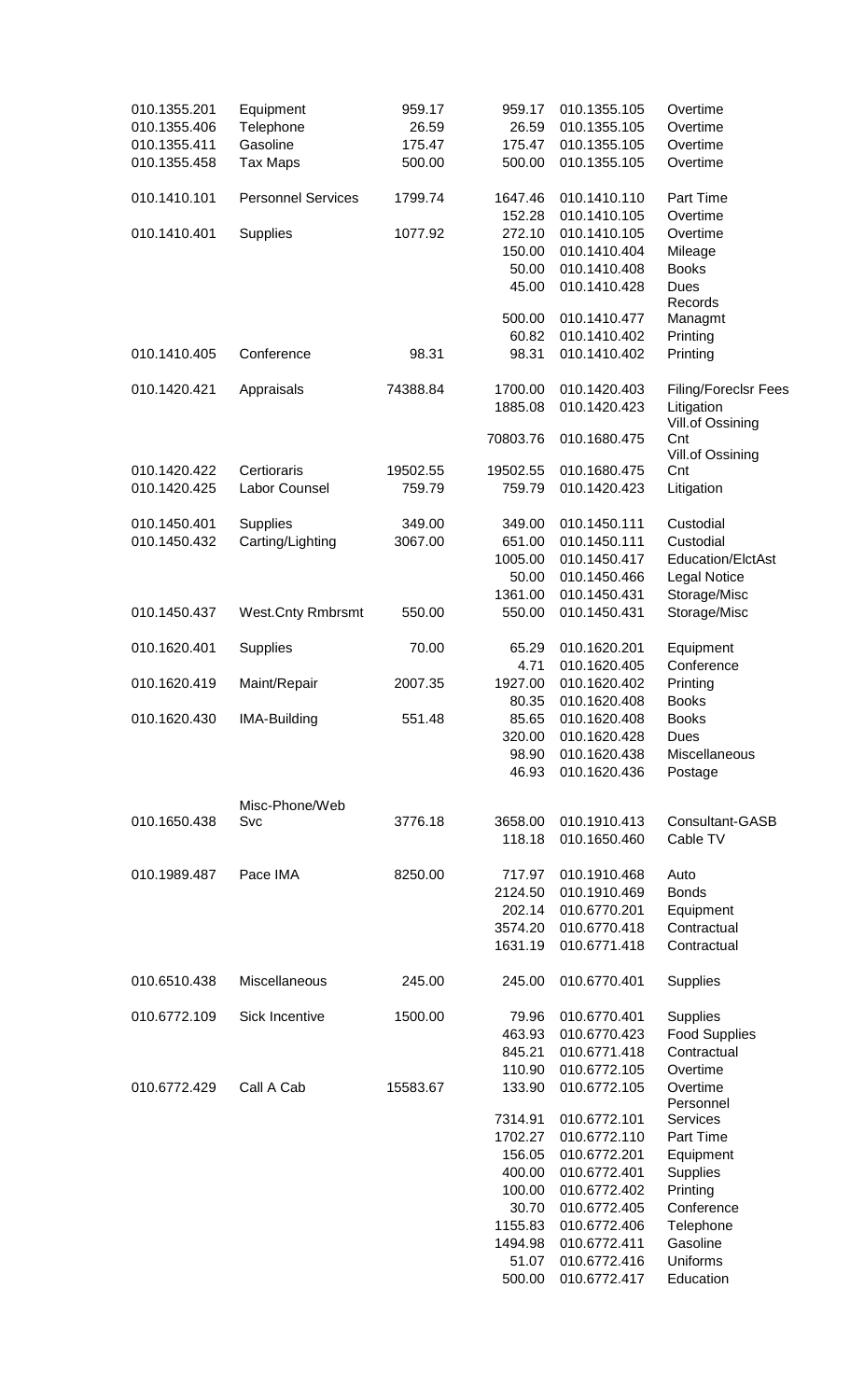|                           |                               |           | 581.50    | 010.6772.437 | <b>Professional Fees</b>  |
|---------------------------|-------------------------------|-----------|-----------|--------------|---------------------------|
|                           |                               |           | 691.90    | 010.6772.449 | Parts/Labor               |
|                           |                               |           | 1270.56   | 010.1930.438 | Miscellaneous             |
| 010.6773.401              | Supplies                      | 165.62    | 165.62    | 010.6774.105 | Overtime                  |
| 010.6774.110              | Part Time                     | 369.00    | 369.00    | 010.6774.105 | Overtime                  |
| 010.6773.423              | <b>Food Supplies</b>          | 4572.60   | 110.17    | 010.6774.105 | Overtime                  |
|                           |                               |           | 100.00    | 010.6774.438 | Miscellaneous             |
|                           |                               |           | 4362.43   | 010.1930.438 | Miscellaneous             |
|                           |                               |           |           |              |                           |
| 010.7110.101              | <b>Personnel Services</b>     | 1.00      | 1.00      | 010.7110.109 | Sick Incentive            |
| 010.7110.103              | Out of Title                  | 281.77    | 281.77    | 010.7110.109 | <b>Sick Incentive</b>     |
| 010.7110.105              | Overtime                      | 2497.88   | 717.23    | 010.7110.109 | Sick Incentive            |
|                           |                               |           | 1780.65   | 010.7110.110 | Part Time                 |
| 010.7110.111              | Custodial                     | 670.00    | 670.00    | 010.7110.110 | Part Time                 |
| 010.7110.409              | Electricity                   | 12871.13  | 3306.85   | 010.7110.110 | Part Time                 |
|                           |                               |           | 4491.80   | 010.7110.201 | Equipment                 |
|                           |                               |           | 174.40    | 010.7110.405 | Conference                |
|                           |                               |           | 514.63    | 010.7110.406 | Telephone                 |
|                           |                               |           | 2480.00   | 010.7110.413 | Consultant                |
|                           |                               |           | 500.00    | 010.7110.417 | Education                 |
|                           |                               |           | 1403.45   | 010.7110.419 | Maint/Repair              |
| 010.7110.410              | Water                         | 6685.28   | 2765.24   | 010.7110.419 | Maint/Repair              |
|                           |                               |           | 1793.75   | 010.7110.438 | Misc./Tree Care           |
|                           |                               |           | 2126.29   | 010.7110.442 |                           |
| 010.7110.411              | Gasoline                      | 2690.92   | 2690.92   | 010.7110.442 | Imprvmt/Capital           |
|                           |                               |           |           |              | Imprvmt/Capital           |
| 010.7110.449              | Parts/Labor                   | 6651.95   | 715.51    | 010.7110.442 | Imprvmt/Capital           |
|                           |                               |           | 2725.89   | 010.7110.474 | <b>Fuel Oil</b>           |
|                           |                               |           | 93.59     | 010.7112.105 | Overtime                  |
|                           |                               |           | 177.26    | 010.7112.406 | Telephone                 |
|                           |                               |           | 2939.70   | 010.1930.438 | Miscellaneous             |
| 010.7112.419              | Maint/Repair                  | 2848.00   | 91.09     | 010.7112.406 | Telephone                 |
|                           |                               |           | 2756.91   | 010.1930.438 | Miscellaneous             |
| 010.7310.475              | <b>Vill.Contractual</b>       | 3967.56   | 3967.56   | 010.1930.438 | Miscellaneous             |
|                           |                               |           |           |              |                           |
|                           |                               |           |           |              | Unemployment              |
| 010.9010.812              | Social Security               | 3499.03   | 3499.03   | 010.9010.815 | Ins                       |
| 010.9010.813              | <b>Workmans Comp</b>          | 21674.98  | 3831.99   | 010.9010.814 | Life/Dental               |
|                           |                               |           | 6710.85   | 010.9010.810 | <b>State Retirement</b>   |
|                           |                               |           | 2714.94   | 010.9010.815 | Unemployment              |
|                           |                               |           |           |              | Ins                       |
|                           | <b>Transfer to Dale</b>       |           | 8417.20   | 010.9010.817 | Hospital/Medical          |
| 010.9901.907              | Cmty                          | 13289.15  | 13289.15  | 010.9010.810 | <b>State Retirement</b>   |
|                           |                               |           |           |              |                           |
|                           |                               |           |           |              |                           |
|                           |                               |           |           |              |                           |
| <b>Total General Fund</b> |                               |           |           |              |                           |
|                           |                               | 228926.17 | 228926.17 |              |                           |
|                           |                               |           |           |              |                           |
| Town of Ossining          |                               |           |           |              |                           |
|                           | 2008 Budget Adjustments - TOV |           |           |              |                           |
|                           |                               |           |           |              |                           |
| To:                       |                               |           | From:     |              |                           |
| Account                   |                               |           |           | Account      |                           |
| Number                    | Description                   | Amount    | Amount    | Number       | Description               |
|                           |                               |           |           |              |                           |
| 020.1930.425              | Labor Counsel                 | 2334.98   | 373.41    | 020.1910.467 | Liability                 |
|                           |                               |           | 86.31     | 020.1910.468 | Auto Insurance            |
|                           |                               |           | 315.00    | 020.3120.108 | <b>Shift Differential</b> |
|                           |                               |           | 1560.26   | 020.3120.110 | Part Time                 |

1560.26 020.3120.110 Part Time 020.3120.105 Overtime 2684.44 2684.44 020.3120.110 Part Time<br>020.3120.107 Holiday Pay 6526.52 2484.75 020.3120.110 Part Time 2484.75 020.3120.110 Part Time<br>400.59 020.3120.201 Equipment 400.59 020.3120.201 3641.18 020.3120.203 Car 020.3120.406 Telephone 1863.89 1863.89 020.3120.203 Car<br>020.3120.411 Gasoline 6317.17 2885.34 020.3120.203 Car 2885.34 020.3120.203 Car<br>1013.00 020.3120.401 Supplies 1013.00 020.3120.401 670.88 020.3120.405 Conference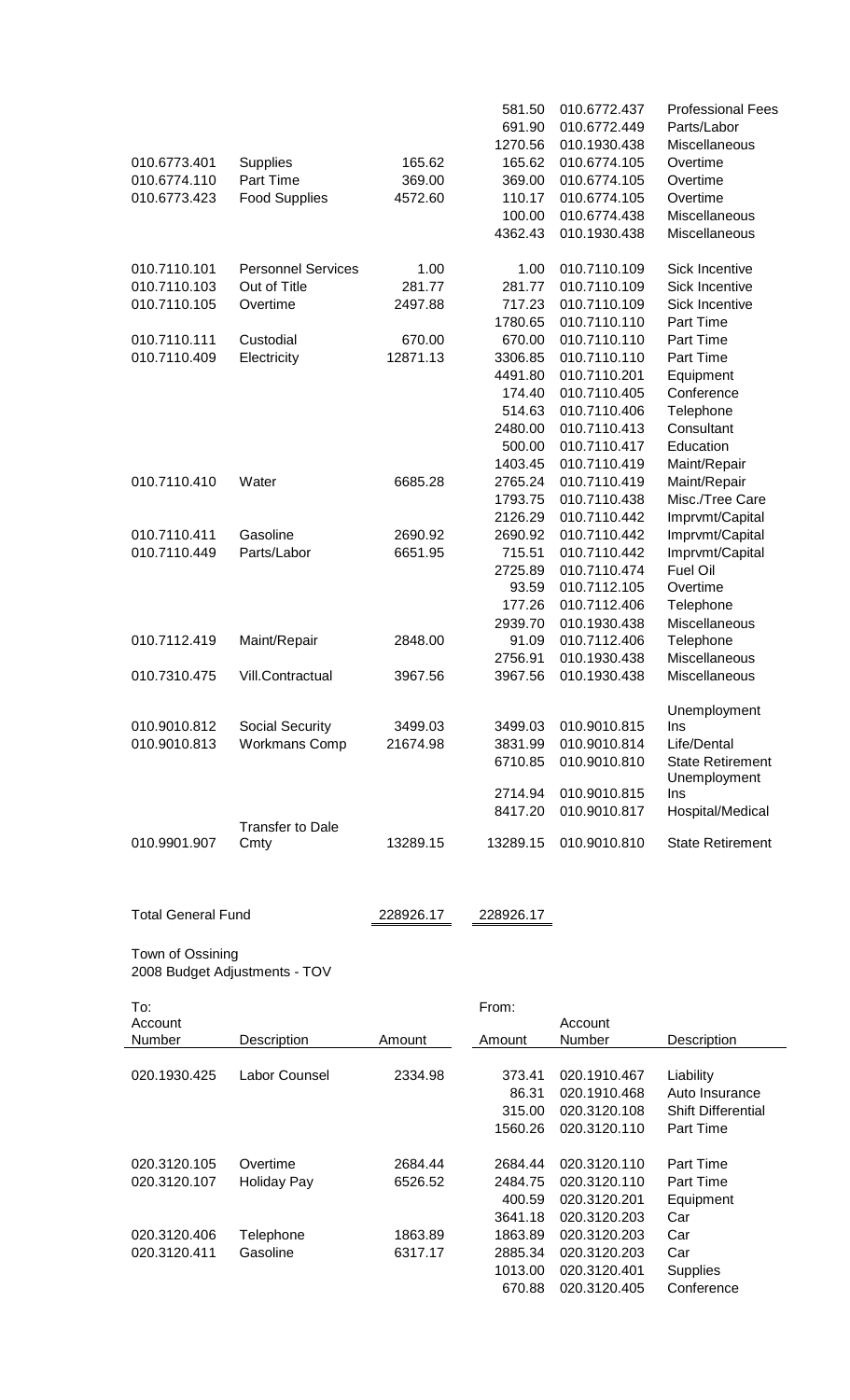|                  |                           |           | 756.36    | 020.3120.408  | <b>Books</b>                   |
|------------------|---------------------------|-----------|-----------|---------------|--------------------------------|
|                  |                           |           | 991.59    | 020.3120.409  | Electricity                    |
| 020.3120.419     | Maint/Repair              | 1013.33   | 1013.33   | 020.3120.409  | Electricity                    |
| 020.3620.101     | <b>Personnel Services</b> | 1.00      | 1.00      | 020.3120.409  | Electricity                    |
| 020.3620.110     | Part Time                 | 577.36    | 193.89    | 020.3120.409  | Electricity                    |
|                  |                           |           | 367.07    | 020.3120.410  | Water                          |
|                  |                           |           | 16.40     | 020.3120.416  | Uniforms                       |
| 020.8010.414     | <b>Contractual Steno</b>  | 70.00     | 70.00     | 020.3120.416  | Uniforms                       |
| 020.8010.466     | <b>Legal Notice</b>       | 22.35     | 22.35     | 020.3120.416  | Uniforms                       |
|                  | Consultant                |           |           |               |                                |
| 020.8020.424     | Reimbrsb                  | 24252.38  | 43.59     | 020.3120.416  | Uniforms                       |
|                  |                           |           | 2585.24   | 020.3120.417  | Education                      |
|                  |                           |           | 3139.96   | 020.3120.424  | Consultant/Cmpt                |
|                  |                           |           | 684.07    | 020.3120.436  | Postage                        |
|                  |                           |           | 322.66    | 020.3120.438  | Miscellaneous<br>Investigative |
|                  |                           |           | 47.85     | 020.3120.439  | <b>Funds</b>                   |
|                  |                           |           | 700.00    | 020.3120.474  | <b>Fuel Oil</b>                |
|                  |                           |           | 1019.00   | 020.3510.475  | Contr.Agreement                |
|                  |                           |           | 548.50    | 020.3620.105  | Overtime                       |
|                  |                           |           | 446.64    | 020.3620.201  | Equipment                      |
|                  |                           |           | 61.60     | 020.3620.401  | Supplies                       |
|                  |                           |           | 270.00    | 020.3620.402  | Printing                       |
|                  |                           |           | 584.40    | 020.3620.406  | Telephone                      |
|                  |                           |           | 200.00    | 020.3620.408  | <b>Books</b>                   |
|                  |                           |           | 1000.00   | 020.3620.411  | Gasoline                       |
|                  |                           |           | 500.00    | 020.3620.417  | Education/Conf                 |
|                  |                           |           | 711.14    | 020.3620.419  | Maint/Rpr<br>Cpr/Fax           |
|                  |                           |           | 110.00    | 020.3620.428  | Dues                           |
|                  |                           |           | 233.16    | 020.3620.436  | Postage                        |
|                  |                           |           | 2519.97   | 020.3620.438  | Misc.Rent                      |
|                  |                           |           | 30.48     | 020.3620.455  | Constables                     |
|                  |                           |           | 8494.12   | 020.8020.413  | Consultant                     |
| 020.8020.436     | Postage                   | 96.81     | 60.90     | 020.3620.455  | Constables                     |
|                  |                           |           | 35.91     | 020.3620.449  | Parts/Labor                    |
| 020.9010.811     | <b>Police Retirement</b>  | 31894.33  | 464.09    | 020.3620.449  | Parts/Labor                    |
|                  |                           |           | 606.00    | 020.8020.110  | Part Time                      |
|                  |                           |           | 200.00    | 020.8020.401  | Supplies                       |
|                  |                           |           | 100.00    | 020.8020.402  | Printing                       |
|                  |                           |           | 125.00    | 020.8020.405  | Conference                     |
|                  |                           |           | 10.56     | 020.8020.414  | Contractual/Steno              |
|                  |                           |           |           |               | Affordable                     |
|                  |                           |           | 4797.93   | 020.8020.423  | Housing                        |
|                  |                           |           | 50.00     | 020.8020.428  | Dues                           |
|                  |                           |           | 45.85     | 020.8020.466  | <b>Legal Notice</b>            |
|                  |                           |           | 100.00    | 020.8730.437  | <b>Professional Fees</b>       |
|                  |                           |           | 500.00    | 020.8740.401  | <b>Supplies</b>                |
|                  |                           |           | 500.00    | 020.8740.402  | Printing                       |
|                  |                           |           | 4114.94   | 020.9010.814  | Life/Dental                    |
|                  |                           |           | 882.41    | 020.9010.816  | <b>Disability</b>              |
|                  |                           |           | 18364.50  | 020.9010.817  | Hospital/Medical               |
|                  |                           |           | 1033.05   | 020.9730.403  | <b>Filing Fees</b>             |
| 020.9010.812     | Social Security           | 2532.10   | 802.57    | 020.9730.403  | <b>Filing Fees</b>             |
|                  |                           |           | 1729.53   | 020.9010.810  | <b>State Employee Rtmt</b>     |
| 020.9010.813     | <b>Workers Comp</b>       | 8296.70   | 8296.70   | 020.9010.810  | State Employee Rtmt            |
|                  | Vill.Ossining             |           |           |               |                                |
| 020.1680.475     | Contrctl                  | 44857.89  | 44857.89  | 020.0020.4795 | <b>Fund Balance</b>            |
| 020.3120.101     | <b>Personnel Services</b> | 58824.88  | 58824.88  | 020.0020.4795 | <b>Fund Balance</b>            |
| <b>Total TOV</b> |                           |           |           |               |                                |
| Fund             |                           | 192166.13 | 192166.13 |               |                                |
|                  |                           |           |           |               |                                |

Town of Ossining 2008 Budget Adjustments - Highway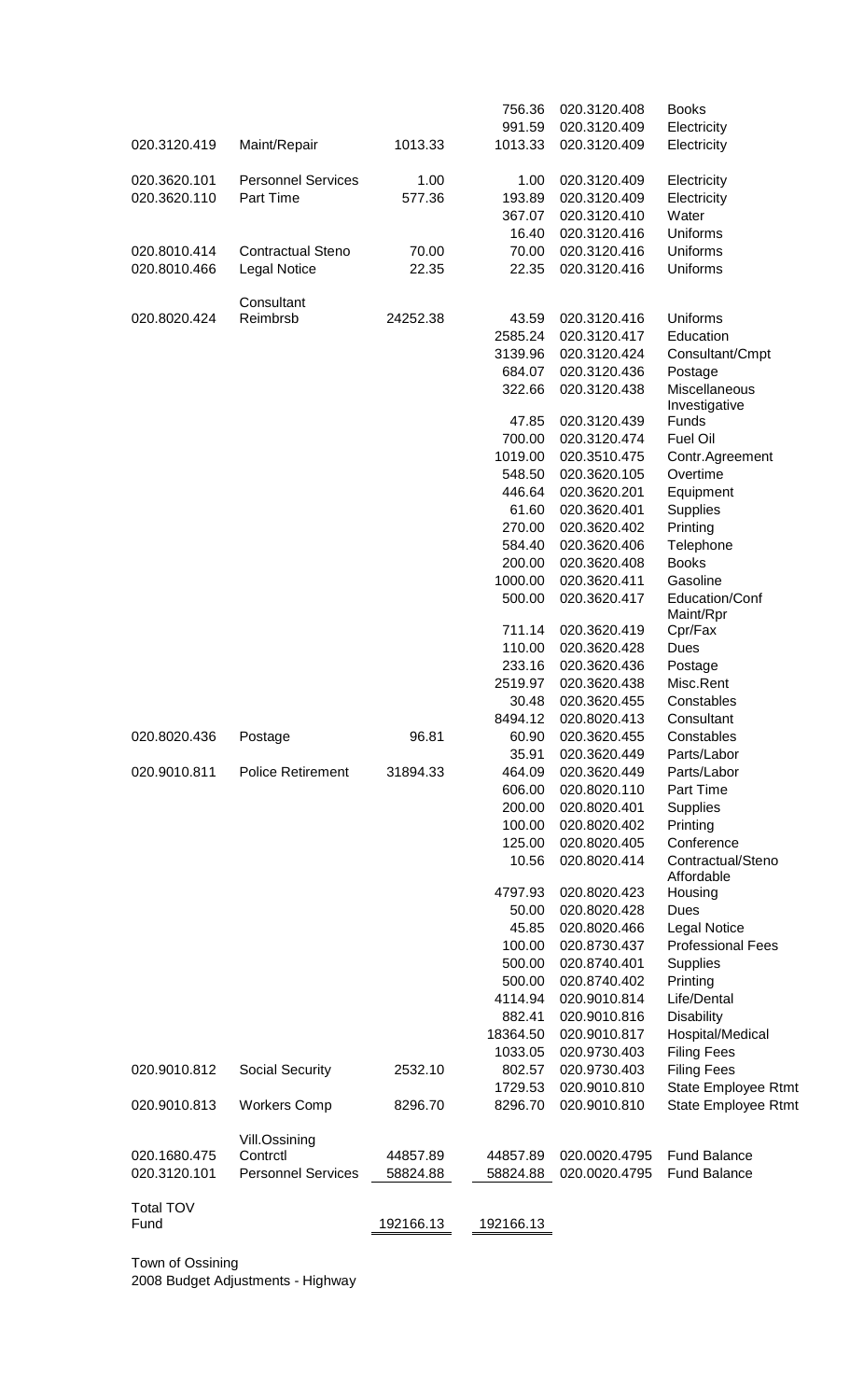| To:                       |                              |           | From:     |              |                           |
|---------------------------|------------------------------|-----------|-----------|--------------|---------------------------|
| Account                   |                              |           |           | Account      |                           |
| Number                    | Description                  | Amount    | Amount    | Number       | Description               |
|                           |                              |           |           |              |                           |
| 031.1680.475              | <b>Vill.Ossining Cntrctl</b> | 25866.38  | 23257.77  | 031.9010.810 | State Empl<br>Retrmt      |
|                           |                              |           | 1463.72   | 031.1680.468 | Auto Insurance            |
|                           |                              |           | 1000.00   | 031.5010.109 | Sick Incentive            |
|                           |                              |           | 144.89    | 031.5010.201 |                           |
|                           |                              |           |           |              | Equipment                 |
| 031.5010.101              | <b>Personnel Services</b>    | 1.00      | 1.00      | 031.5010.201 |                           |
| 031.5010.106              |                              | 200.00    | 200.00    | 031.5010.201 | Equipment                 |
|                           | Longevity                    |           |           |              | Equipment                 |
| 031.5010.409              | Electricity                  | 235.89    | 235.89    | 031.5010.201 | Equipment                 |
| 010.5010.410              | Water                        | 244.49    | 244.49    | 031.5010.201 | Equipment                 |
| 031.5010.419              | Maint/Repair                 | 801.95    | 359.99    | 031.5010.201 | Equipment                 |
|                           |                              |           | 27.42     | 031.5010.401 | Supplies                  |
|                           |                              |           | 414.54    | 031.5010.405 | Conference                |
| 031.5010.425              | <b>Labor Counsel</b>         | 5107.72   | 116.87    | 031.5010.405 | Conference                |
|                           |                              |           | 660.68    | 031.5010.406 | Telephone                 |
|                           |                              |           | 29.14     | 031.5010.408 | <b>Books</b>              |
|                           |                              |           | 3495.30   | 031.5010.413 | Consultant                |
|                           |                              |           | 190.00    | 031.5010.417 | Education                 |
|                           |                              |           | 117.00    | 031.5010.428 | Dues                      |
|                           |                              |           | 498.73    | 031.5010.436 | Postage                   |
| 031.5110.105              | Overtime                     | 1033.77   | 385.82    | 031.5010.436 | Postage                   |
|                           |                              |           | 647.95    | 031.5110.101 | <b>Personnel Srvcs</b>    |
| 031.5110.109              | Sick Incentive               | 1500.00   | 88.85     | 031.5110.101 | <b>Personnel Srvcs</b>    |
|                           |                              |           | 1411.15   | 031.5110.103 | Out Title Pay             |
| 031.5110.406              | Telephone                    | 231.64    | 231.64    | 031.5110.103 | Out Title Pay             |
| 031.5110.411              | Gasoline                     | 3921.69   | 1564.99   | 031.5110.103 | Out Title Pay             |
|                           |                              |           | 2356.70   | 031.5110.110 | Part Time                 |
| 031.5110.412              | <b>Diesel Fuel</b>           | 5239.51   | 5239.51   | 031.5110.110 | Part Time                 |
| 031.5130.449              | Parts/Labor                  | 31203.12  | 1563.79   | 031.5110.110 | Part Time                 |
|                           |                              |           |           | 031.5110.419 |                           |
|                           |                              |           | 7089.56   |              | Maint/Repair              |
|                           |                              |           | 10077.22  | 031.5110.447 | Road Drainage             |
|                           |                              |           | 1096.12   | 031.5110.448 | Road Paving               |
|                           |                              |           | 628.74    | 031.5130.101 | <b>Personnel Srvcs</b>    |
|                           |                              |           | 592.64    | 031.5130.105 | Overtime                  |
|                           |                              |           | 1000.00   | 031.5130.109 | Sick Incentive            |
|                           |                              |           | 5997.00   | 031.5130.201 | Equipment                 |
|                           |                              |           | 447.46    | 031.5132.410 | Water                     |
|                           |                              |           | 148.43    | 031.5132.428 | <b>Registration/Prmt</b>  |
|                           |                              |           | 1397.48   | 031.5140.419 | Maint/Repair              |
|                           |                              |           | 1164.68   | 031.5142.103 | Out Title Pay             |
| 031.5132.409              | Electricity                  | 1562.71   | 1274.50   | 031.5142.103 | Out Title Pay             |
|                           |                              |           | 288.21    | 031.5142.105 | Overtime                  |
| 031.5132.419              | Maint/Repair                 | 1426.58   | 1426.58   | 031.5142.105 | Overtime                  |
| 031.5132.474              | Fuel Oil                     | 891.72    | 891.72    | 031.5142.105 | Overtime                  |
| 031.5140.201              | Equipment                    | 186.00    | 186.00    | 031.5142.105 | Overtime                  |
| 031.5140.416              | Uniforms                     | 1939.88   | 1939.88   | 031.5142.105 | Overtime                  |
| 031.5140.438              | Maint/Trees                  | 8989.85   | 8989.85   | 031.5142.105 | Overtime                  |
| 031.5142.401              | Supplies                     | 150.00    | 150.00    | 031.5142.105 | Overtime                  |
| 031.5142.450              | Salt                         | 7569.14   | 5177.67   | 031.5142.105 | Overtime                  |
|                           |                              |           | 500.00    | 031.5142.414 | <b>Cntrctl/Snow Plwng</b> |
|                           |                              |           |           |              |                           |
|                           |                              |           | 1500.00   | 031.5142.451 | Sand                      |
|                           |                              |           | 391.47    | 031.5142.452 | Liquid Clcm               |
| 031.9010.813              | <b>Workmans Comp</b>         | 24596.57  | 4231.94   | 031.5142.452 | Liquid Clcm               |
|                           |                              |           | 492.88    | 031.9010.812 | <b>Social Security</b>    |
|                           |                              |           | 4768.26   | 031.9010.814 | Life/Dental               |
|                           |                              |           | 939.30    | 031.9010.815 | Unemployment              |
|                           |                              |           | 1128.99   | 031.9010.816 | <b>Disability</b>         |
|                           |                              |           | 12083.58  | 031.9010.817 | Hosptl/Mdcl               |
|                           |                              |           | 951.62    | 031.9730.403 | <b>Filing Fees</b>        |
|                           |                              |           |           |              |                           |
| <b>Total Highway Fund</b> |                              | 122899.61 | 122899.61 |              |                           |
|                           |                              |           |           |              |                           |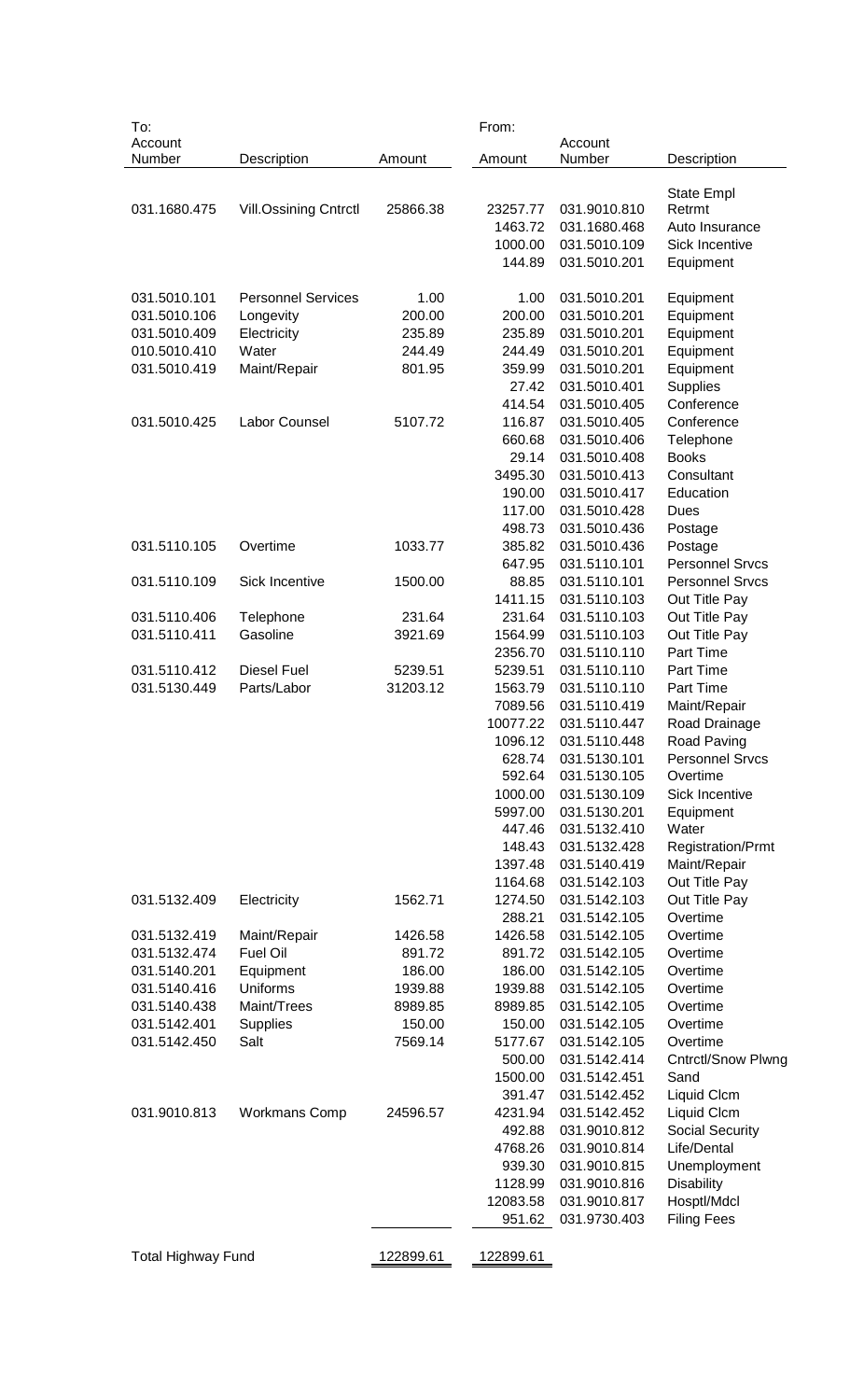### Town of Ossining 2008 Budget Adjustments - Dale Cemetery

| To:          |                              |          | From:    |               |                              |
|--------------|------------------------------|----------|----------|---------------|------------------------------|
| Account      |                              |          |          | Account       |                              |
| Number       | Description                  | Amount   | Amount   | Number        | Description                  |
|              |                              |          |          |               |                              |
| 032.1680.475 | <b>Vill.Ossining Cntrctl</b> | 3802.63  | 41.71    | 032.8810.401  | <b>Supplies</b>              |
|              |                              |          | 439.36   | 032.8810.405  | Conference                   |
|              |                              |          | 422.57   | 032.8810.406  | Telephone                    |
|              |                              |          | 1310.11  | 032.8810.409  | Electricity                  |
|              |                              |          | 596.57   | 032.8810.411  | Gasoline                     |
|              |                              |          | 901.58   | 032.8810.413  | Consultant                   |
|              |                              |          | 90.73    | 032.8810.436  | Postage                      |
| 032.8810.410 | Water                        | 47.04    | 47.04    | 032.8810.436  | Postage                      |
| 032.8810.416 | Uniforms                     | 252.00   | 12.23    | 032.8810.436  | Postage                      |
|              |                              |          | 127.00   | 032.8810.438  | Miscellaneous                |
|              |                              |          | 112.77   | 032.8810.492  | Contract/Misc                |
| 032.8810.467 | Liability Insurance          | 935.00   | 182.03   | 032.8810.492  | Contract/Misc                |
|              |                              |          |          |               | <b>Trsfr From</b>            |
|              |                              |          | 752.97   | 032.0032.5032 | General                      |
|              |                              |          |          |               | <b>Trsfr From</b>            |
| 032.8810.474 | Heating-Nat.Gas              | 981.70   | 981.70   | 032.0032.5032 | General                      |
| 032.8810.419 | Maint/Repair                 | 6424.48  | 6424.48  | 032.0032.5032 | <b>Trsfr From</b><br>General |
|              |                              |          |          |               | <b>Trsfr From</b>            |
| 032.8810.442 | Improvements/Captl           | 5130.00  | 5130.00  | 032.0032.5032 | General                      |
|              |                              |          |          |               |                              |
|              | <b>Total Dale</b>            |          |          |               |                              |
|              | Cemetery                     | 17572.85 | 17572.85 |               |                              |

Town of Ossining 2008 Budget Adjustments - Water/Lighting/Fire/Refuse/Sewer Funds

| To:<br>Account |                                                    |         | From:   | Account       |                              |
|----------------|----------------------------------------------------|---------|---------|---------------|------------------------------|
| Number         | Description                                        | Amount  | Amount  | Number        | Description                  |
|                |                                                    |         |         |               |                              |
| 050.1680.475   | <b>Vill.Ossining Cntrctl</b>                       | 296.84  | 296.84  |               |                              |
| 050.9730.403   | <b>Filing Fees</b>                                 | 11.29   | 11.29   |               |                              |
| 050.9901.902   | <b>Tsf to Debt Srvc</b>                            | 5.53    | 5.53    |               |                              |
|                | Total                                              | 313.66  | 313.66  | 050.0050.4795 | <b>Fund Balance</b>          |
| 051.1680.475   | <b>Vill.Ossining Cntrctl</b>                       | 1037.35 | 50.00   | 051.1930.438  | Miscellaneous<br>Personnel   |
|                |                                                    |         | 987.35  | 051.8120.101  | <b>Services</b><br>Personnel |
| 051.8120.409   | Electricity                                        | 592.31  | 592.31  | 051.8120.101  | Services<br>Personnel        |
| 051.9730.403   | <b>Filing Fees</b>                                 | 3.61    | 3.61    | 051.8120.101  | <b>Services</b>              |
|                |                                                    | 1633.27 | 1633.27 |               |                              |
|                |                                                    |         |         |               |                              |
| 052.1680.475   | <b>Vill.Ossining Cntrctl</b><br>Vill.Ossining Cnt- | 5.37    | 5.37    |               |                              |
| 052.8120.475   | Swr                                                | 84.01   | 84.01   |               |                              |
|                | Total                                              | 89.38   | 89.38   | 052.0052.4795 | <b>Fund Balance</b>          |
| 053.1680.475   | <b>Vill.Ossining Cntrctl</b><br>Vill.Ossining Cnt- | 23.67   | 23.67   |               |                              |
| 053.8120.475   | Swr                                                | 721.99  | 721.99  |               |                              |
|                | Total                                              | 745.66  | 745.66  | 053.0053.4795 | <b>Fund Balance</b>          |
| 054.1680.475   | <b>Vill.Ossining Cntrctl</b><br>Vill.Ossining Cnt- | 896.28  | 896.28  | 054.8120.419  | Repair/Maint                 |
| 054.8120.475   | Swr                                                | 5506.44 | 5506.44 | 054.8120.419  | Repair/Maint                 |
|                |                                                    | 6402.72 | 6402.72 |               |                              |
| 055.1680.475   | <b>Vill.Ossining Cntrctl</b>                       | 252.51  | 252.51  | 055.8120.419  | Repair/Maint                 |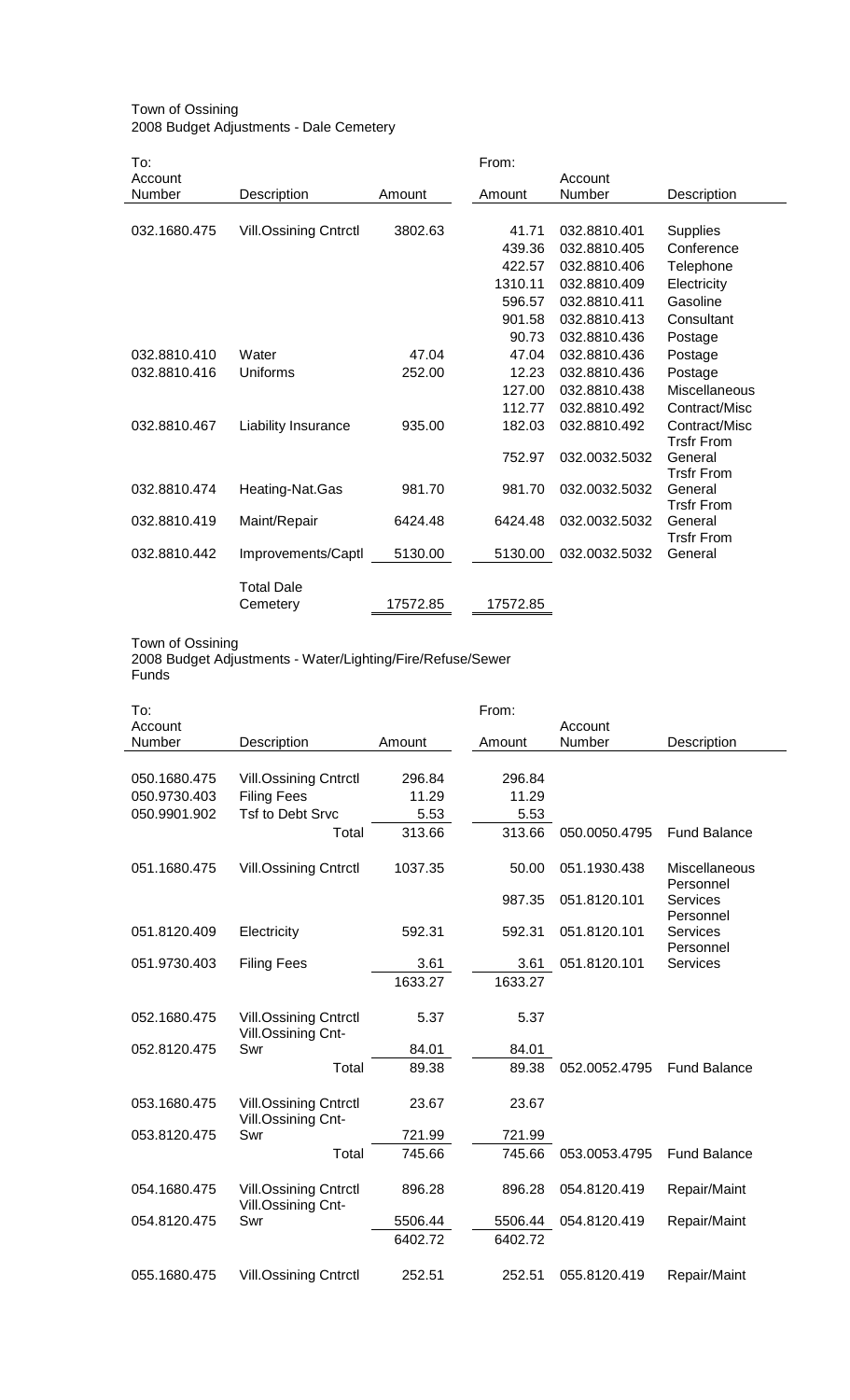|              | Vill.Ossining Cnt-                                 |                 |                 |               |                        |
|--------------|----------------------------------------------------|-----------------|-----------------|---------------|------------------------|
| 055.8120.475 | Swr                                                | 1631.84         | 1631.84         | 055.8120.419  | Repair/Maint           |
|              |                                                    | 1884.35         | 1884.35         |               |                        |
| 056.1680.475 | <b>Vill.Ossining Cntrctl</b><br>Vill.Ossining Cnt- | 202.50          | 202.50          | 056.8120.409  | Electricity            |
| 056.8120.475 | Swr                                                | 4605.14         | 783.44          | 056.8120.409  | Electricity            |
|              |                                                    | 4807.64         | 3821.70         | 056.0056.4795 | <b>Fund Balance</b>    |
|              |                                                    |                 | 4807.64         |               |                        |
| 057.1680.475 | <b>Vill.Ossining Cntrctl</b>                       | 10.00           | 10.00           |               |                        |
|              | Vill.Ossining Cnt-                                 |                 |                 |               |                        |
| 057.8120.475 | Swr                                                | 280.43          | 280.43          |               |                        |
|              |                                                    | 290.43          | 290.43          | 057.0057.4795 | <b>Fund Balance</b>    |
| 058.1680.475 | <b>Vill.Ossining Cntrctl</b>                       | 892.33          | 486.80          | 058.8120.105  | Overtime               |
|              |                                                    |                 | 45.00           | 058.8120.201  | Equipment              |
|              |                                                    |                 | 360.53          | 058.8120.406  | Telephone              |
| 058.9730.403 | <b>Filing Fees</b>                                 | 350.00          | 234.22          | 058.8120.406  | Telephone              |
|              |                                                    |                 | 115.78          | 058.8120.409  | Electricity            |
| 058.8120.419 | Maint/Repair                                       | 4969.21         | 170.45          | 058.8120.409  | Electricity            |
|              |                                                    |                 | 72.56           | 058.9010.812  | <b>Social Security</b> |
|              |                                                    |                 | 4726.20         | 058.0058.4795 | <b>Fund Balance</b>    |
|              | Vill.Ossining Cnt-                                 |                 |                 |               |                        |
| 058.8120.475 | Swr                                                | 5797.25         | 5797.25         | 058.0058.4795 | <b>Fund Balance</b>    |
|              |                                                    | 12008.79        | 12008.79        |               |                        |
|              |                                                    |                 |                 |               |                        |
| 059.1680.475 | <b>Vill.Ossining Cntrctl</b>                       | 1158.70         | 1158.70         | 059.8120.101  | Personnel<br>Services  |
|              |                                                    |                 |                 |               | Personnel              |
| 059.8120.105 | Overtime                                           | 451.64          | 451.64          | 059.8120.101  | Services               |
| 059.8120.409 | Electricity/Gas<br>Vill.Ossining Cnt-              | 564.64          | 564.64          | 059.9730.403  | <b>Filing Fees</b>     |
| 059.8120.475 | Swr                                                | 7878.92         | 7878.92         | 059.8120.419  | Maint/Repair           |
|              |                                                    | 10053.90        | 10053.90        |               |                        |
|              |                                                    |                 |                 |               |                        |
| 060.1680.475 | <b>Vill.Ossining Cntrctl</b><br>Vill.Ossining Cnt- | 69.28           | 69.28           | 060.9730.403  | <b>Filing Fees</b>     |
| 060.8120.475 | Swr                                                | 657.19          | 170.10          | 060.9730.403  | <b>Filing Fees</b>     |
|              |                                                    |                 | 487.09          | 060.0060.4795 | <b>Fund Balance</b>    |
|              |                                                    | 726.47          | 726.47          |               |                        |
| 061.1680.475 | <b>Vill.Ossining Cntrctl</b>                       | 21.96           | 21.96           |               |                        |
|              | Vill.Ossining Cnt-                                 |                 |                 |               |                        |
| 061.8120.475 | Swr                                                | 872.47          | 872.47          |               |                        |
|              |                                                    | 894.43          | 894.43          | 061.0061.4795 | <b>Fund Balance</b>    |
| 062.1680.475 | <b>Vill.Ossining Cntrctl</b>                       | 121.99          | 121.99          |               |                        |
|              | Vill.Ossining Cnt-                                 |                 |                 |               |                        |
| 062.8120.475 | Swr                                                | 4567.60         | 4567.60         |               |                        |
|              |                                                    | 4689.59         | 4689.59         | 062.0062.4795 | <b>Fund Balance</b>    |
| 063.1680.475 | <b>Vill.Ossining Cntrctl</b>                       | 628.23          | 628.23          |               |                        |
| 063.5182.409 | Electricity                                        | 4920.86         | 4920.86         |               |                        |
| 063.5182.419 | Maint/Repair                                       | 275.73          | 275.73          |               |                        |
|              |                                                    | 5824.82         | 5824.82         | 063.0063.4795 | <b>Fund Balance</b>    |
|              |                                                    |                 |                 |               |                        |
| 064.1680.475 | <b>Vill.Ossining Cntrctl</b>                       | 6576.88         | 6576.88         |               |                        |
|              | Vill.Ossining Cnt-                                 |                 |                 |               |                        |
| 064.3410.475 | Fire                                               | 0.04<br>6576.92 | 0.04<br>6576.92 | 064.0064.4795 | <b>Fund Balance</b>    |
|              |                                                    |                 |                 |               |                        |
| 065.1680.475 | <b>Vill.Ossining Cntrctl</b><br>Vill.Ossining Cnt- | 6763.09         | 6763.09         | 065.8160.456  | Recycling&Env.Wst      |
| 065.8160.475 | <b>Rfs</b>                                         | 12123.55        | 4090.49         | 065.8160.456  | Recycling&Env.Wst      |
|              |                                                    |                 |                 |               | Refuse                 |
|              |                                                    |                 | 8033.06         | 065.8160.471  | Cty/Wstctr             |
|              |                                                    | 18886.64        | 18886.64        | 065.0065.4795 | <b>Fund Balance</b>    |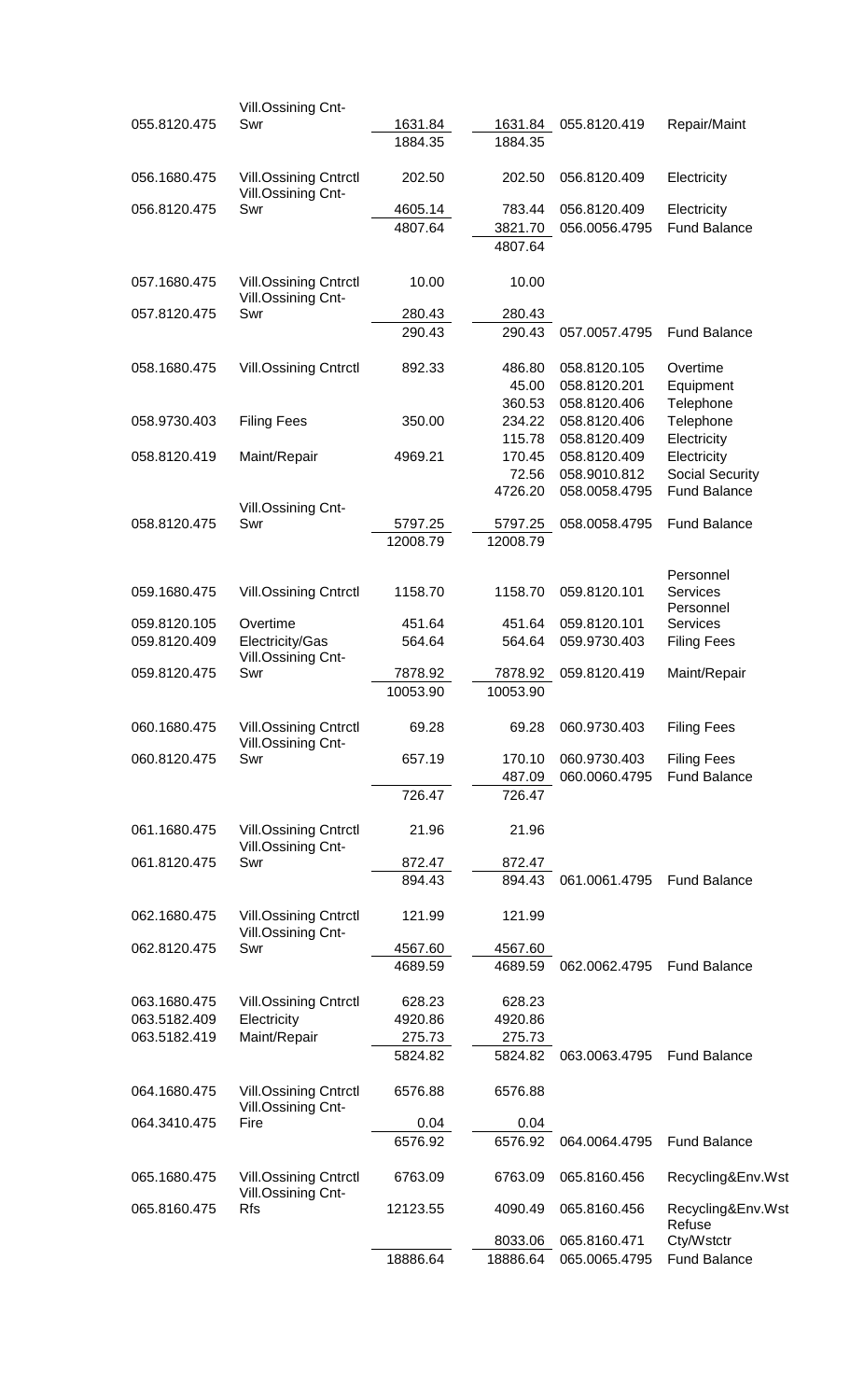| 066.4540.438 | Miscellaneous | 4507.50 | 4507.50 |                      |              |
|--------------|---------------|---------|---------|----------------------|--------------|
|              |               | 4507.50 |         | 4507.50 066.066.4795 | Fund Balance |

Motion Carried: Unanimously

# D. Finance-Capital Project # 2008-2154-Justice Court Assistance Program (JCAP)

Councilmember Wilcher moved and it was seconded by Councilmember Krieger that the following resolution be approved:

Whereas, the Town of Ossining Justice Court received funding from the New York State Office of Court Administration in the amount of \$30,976.87; and

Whereas, Capital Project # 2008-2154 must be increased to account for the additional revenue received; now therefore be it

Resolved, that the Town Board of the Town of Ossining hereby authorizes the following accounts be adjusted to the 2008 budget as follows:

| Increase | 37-37-3097-0154 | (Revenue)     | \$30,976.87 |
|----------|-----------------|---------------|-------------|
|          | 37-1110-2154    | (Expenditure) | \$30,976.87 |

Motion Carried: Unanimously

### E. Amending Date of Hire-Deputy Town Attorney for Prosecutions

Councilmember Krieger moved and it was seconded by Councilmember Tawil that the following resolution be approved:

Whereas, the Town Board appointed Sonia M. Tanksley at the March 10, 2009 board meeting with an effective start date of March 1, 2009; and

Whereas, Sonia M. Tanksley began working on March 12, 2009,

Now, therefore be it Resolved, that the Town Board of the Town of Ossining hereby modifies the effective start date of Sonia M. Tanksley to the position of Deputy Town Attorney for Prosecutions effective March 12, 2009.

Motion Carried: Unanimously

### F. Appointment-Board of Assessment Review-John Mingle

Councilmember Wilcher moved and it was seconded by Councilmember Tawil that the following resolution be approved:

Resolved, that the Town Board of the Town of Ossining hereby appoints John Mingle, Audubon Drive, Ossining, New York, to the Board of Assessment Review for a five year term expiring September 30, 2013.

Motion Carried: Unanimously

## G. Receiver of Taxes-Tax Collection and Enforcement Fees

Councilmember Krieger moved and it was seconded by Councilmember Tawil that the following resolution be approved: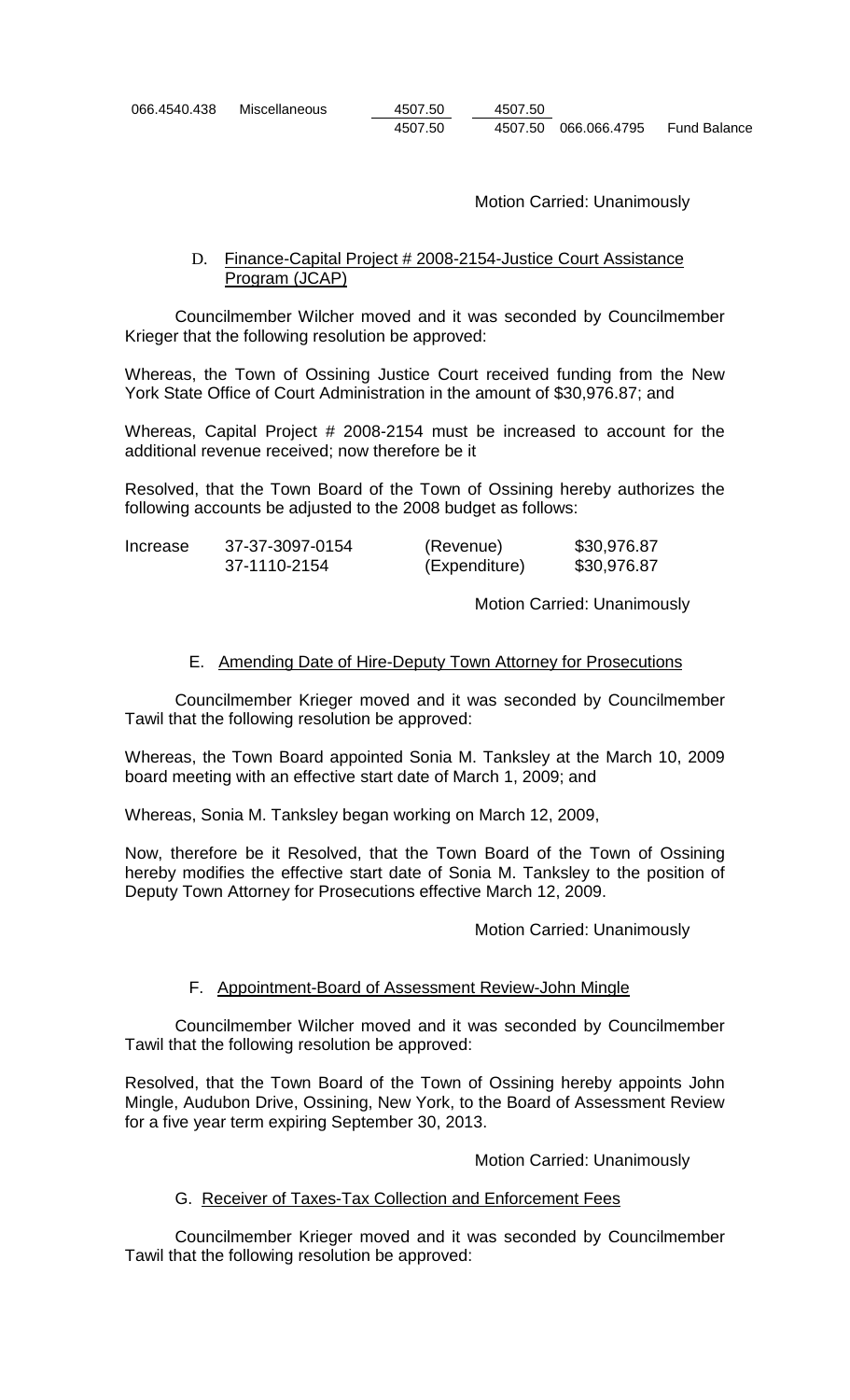Resolved, that the Town Board of the Town of Ossining hereby authorizes the Receiver of Taxes to impose the following tax collection and enforcement fees:

| <b>Foreclosure Fees</b><br><b>Title Search</b><br><b>Legal and Publication Fees</b>                                                                                     | \$250.00<br>\$550.00 |
|-------------------------------------------------------------------------------------------------------------------------------------------------------------------------|----------------------|
| Memo Bill Fee<br>Per Bill                                                                                                                                               | \$5.00               |
| <b>Bounced Check Fee</b><br>Per Item Returned                                                                                                                           | \$20.00              |
| <b>Annual Tax File Subscription Charge</b><br>for Tax Service Agencies<br>Less than 300 bills (per tax billing cycle)<br>Greater than 300 bills (per tax billing cycle) | \$300.00<br>\$500.00 |

Be it further Resolved, that the Memo Bill fee and Bounced Check Fee may be increased as permitted by law; and be it further

Resolved, that the fees stated above will be added to the Town Fee Schedule.

Motion Carried: Unanimously

H. Retainer Agreement-Extension-DelBello Donnellan Weingarten Wise & Wiederkehr, LLP

Councilmember Tawil moved and it was seconded by Councilmember Wilcher that the following resolution be approved:

Whereas, the Town Board of the Town of Ossining retained the law firm of DelBello Donnellan Weingarten Wise & Wiederkehr, LLP as special counsel for three (3) Tax Certiorari matters with a period ending date of December 31, 2008; and

Whereas, one (1) tax certiorari matter, Mavis Tire Supply Corp v. Town of Ossining remains pending before the Supreme Court of the State of New York and requires continued representation by the firm of DelBello Donnellan Weingarten Wise & Wiederkehr, LLP;

Now, therefore be it Resolved, that the Town Board of the Town of Ossining hereby authorizes the Town Supervisor to extend an agreement with DelBello, Donnellan Weingarten Wise & Wiederkehr, LLP for the purpose of concluding the tax certiorari matter relating to Mavis Tire Supply Corp v. Town of Ossining; and be it further

Resolved, that all other terms and conditions set forth in the September 15, 2008 letter agreement relating to this matter shall remain in full force and effect.

Motion Carried: Unanimously

## I. Authorizing Police Chief to attend the FBI National Academy

Councilmember Krieger moved and it was seconded by Councilmember Wilcher that the following resolution be approved:

Resolved, that the Town Board of the Town of Ossining hereby authorizes the Police Chief to attend the FBI National Academy for a term of ten (10)weeks commencing April 5, 2009 through June 12, 2009; and be it further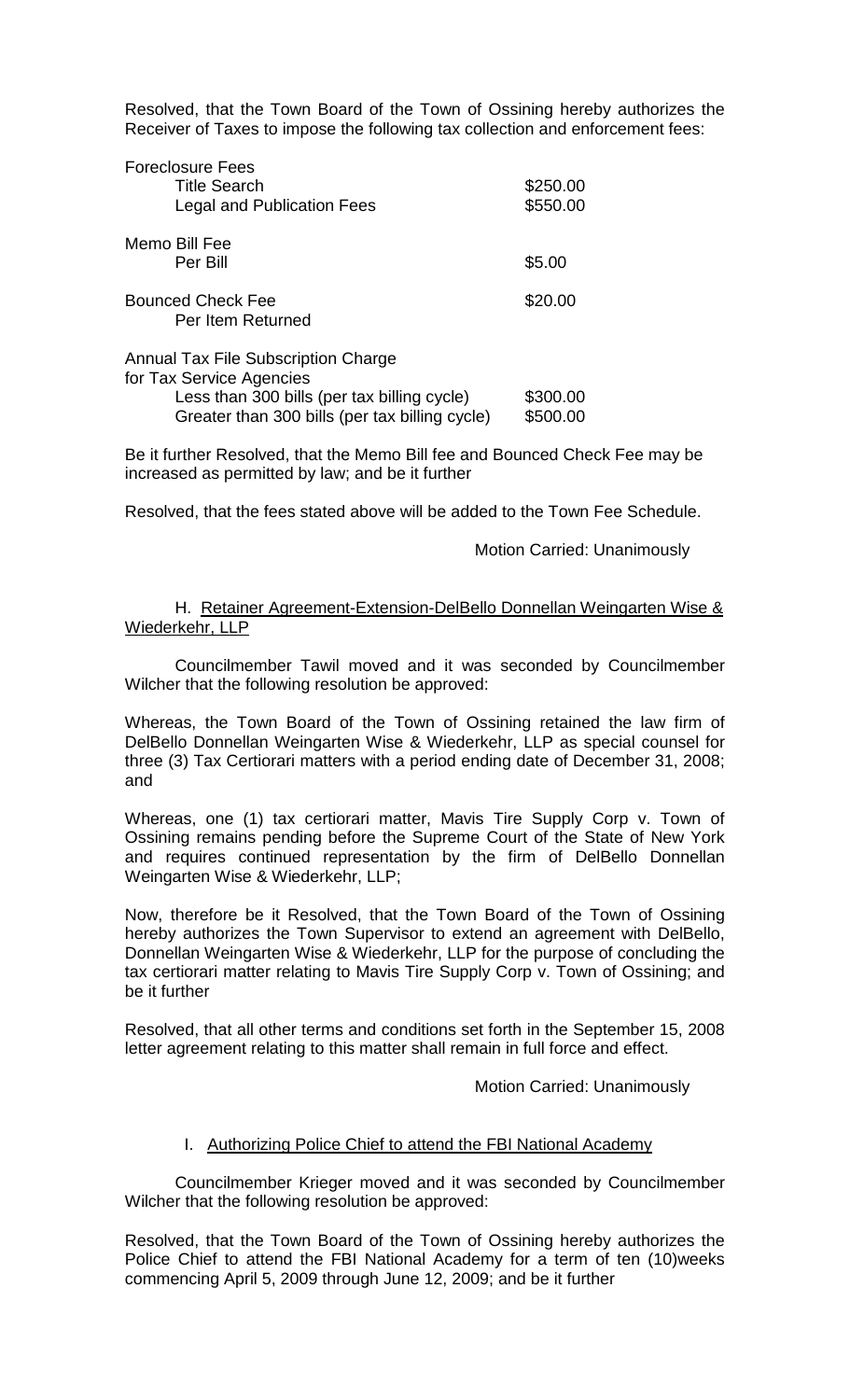Resolved, that the Town of Ossining will not incur a cost for the Police Chief to attend the academy, but will be responsible for any nominal charges associated with this course.

Motion Carried: Unanimously

# J. Town Property-Surplus Vehicle

Councilmember Krieger moved and it was seconded by Councilmember Wilcher that the following resolution be approved:

Resolved, that the Town Board of the Town of Ossining hereby authorizes the following surplus vehicle to be sold to the best offer made by sealed proposals submitted to the Town Clerk by April 14, 2009 at 10:00a.m. This vehicle has 147,865 miles.

1999 Ford Crown Victoria VIN # 2FAFP71W4XX108916

Motion Carried: Unanimously

# K. Call-a-Cab Agreement

Councilmember Wilcher moved and it was seconded by Councilmember Krieger that the following resolution be approved:

Resolved, that the Town Board of the Town of Ossining hereby authorizes the Town Supervisor to sign an agreement with M K Taxi, 260 North State Road, Briarcliff Manor, for participation in the call-a-cab program for the period ending December 31, 2009.

Motion Carried: Unanimously

# L. ICMA – Local Government Efficiency Evaluation – Ossining Town and Village and Briarcliff Manor

Councilmember Krieger moved and it was seconded by Councilmember Tawil that the following resolution be approved:

Resolved, that the Town Board of the Town of Ossining hereby authorizes the Town Supervisor to enter into an agreement, on behalf of the Town of Ossining, with International City/County Management Association (ICMA) Consulting Services, 777 North Capitol Street, Suite 500, Washington, DC 20002, for a comprehensive analysis of police and public works/highway services and a workload analysis of data to the Village of Ossining, Town of Ossining, and the Village of Briarcliff Manor, for the total cost of \$57,200.00, the Town portion for such study to be \$19,066.67.

Motion Carried: Unanimously

# VI. VISITOR RECOGNITION

Peter Tripodi, Quail Hollow Road, commended the Board for the Local Government Efficiency Evaluation – Ossining Town and Village and Briarcliff Manor to do a comprehensive study of the police and public works/highway departments in each municipality. There must be a debate from the masses. We learned a lot from the Comprehensive Plan and he totally agrees with public input. Councilmember Tawil asked Mr. Tripodi why he was wearing a tea bag? Mr. Tripodi responded that it was a silent protest with high taxation.

Linda M. Caruso complimented the Board on their transparency and stated how proud she was of the Board. Discussion then took place on a Town vehicle which has a Viet Nam sticker on the rear window. After questioning the